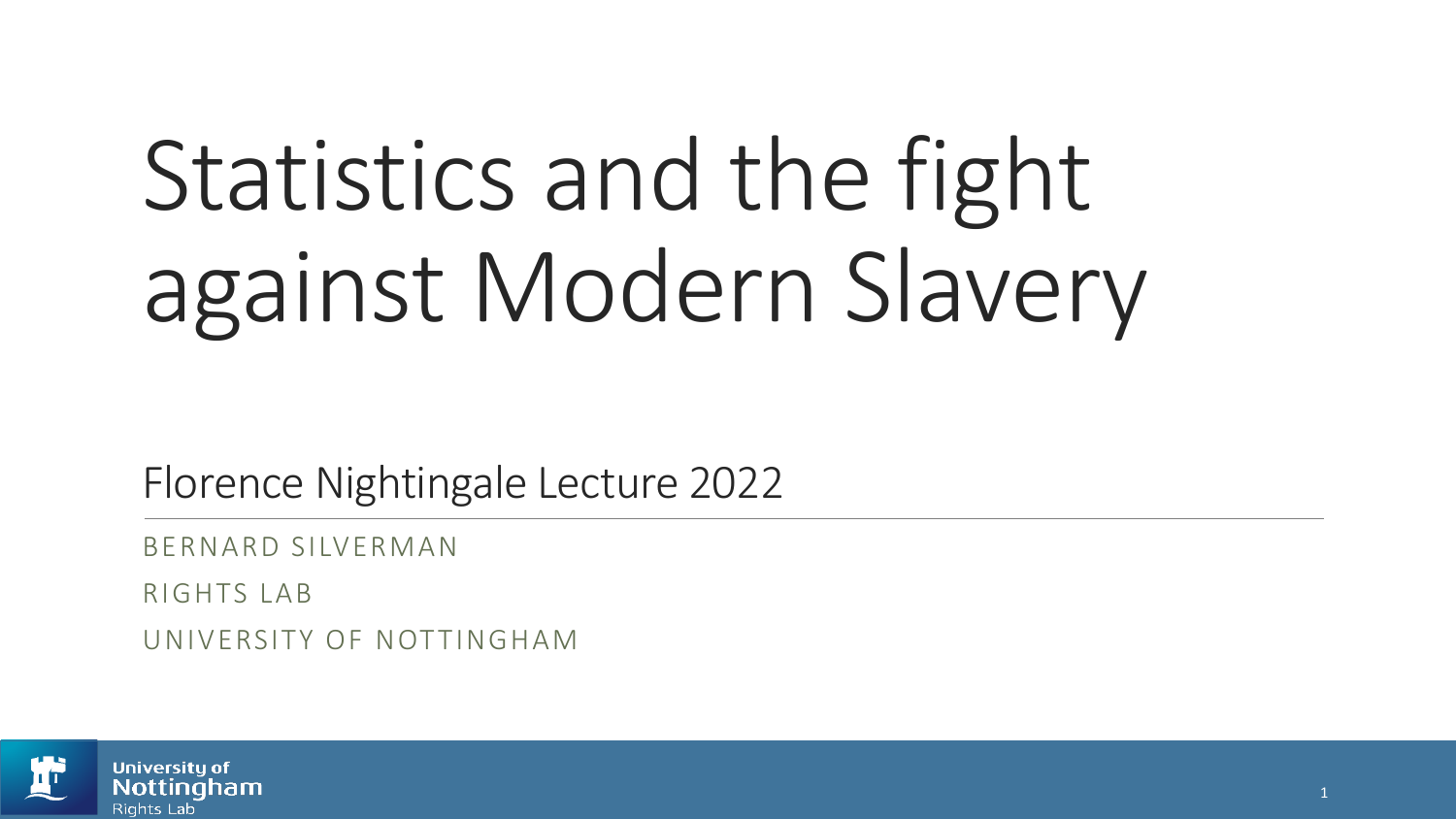## How can statistics (however inaccurate) contribute to public policy

- **Florence Nightingale was acutely aware of the use of statistics to influence** public policy
- Her lifetime's work was a combination of collecting and marshalling evidence and then using that for advocacy
- Was it evidence-based policy or policy-based evidence? Certainly she had very strong opinions about the ways that things should be done.

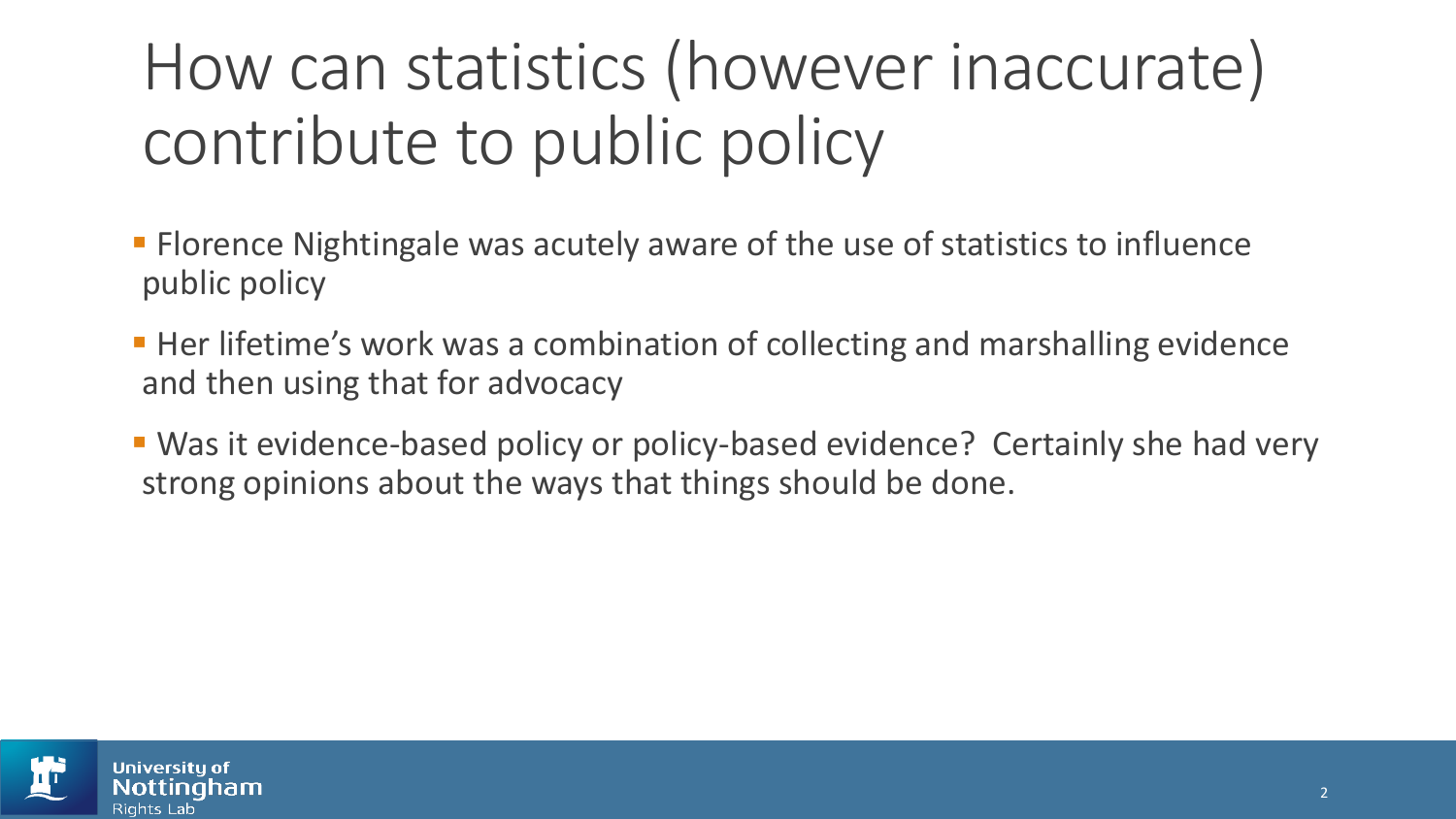#### Nightingale's famous diagram

From the book (attributed to her): *A contribution to the sanitary history of the British army during the late war with Russia*



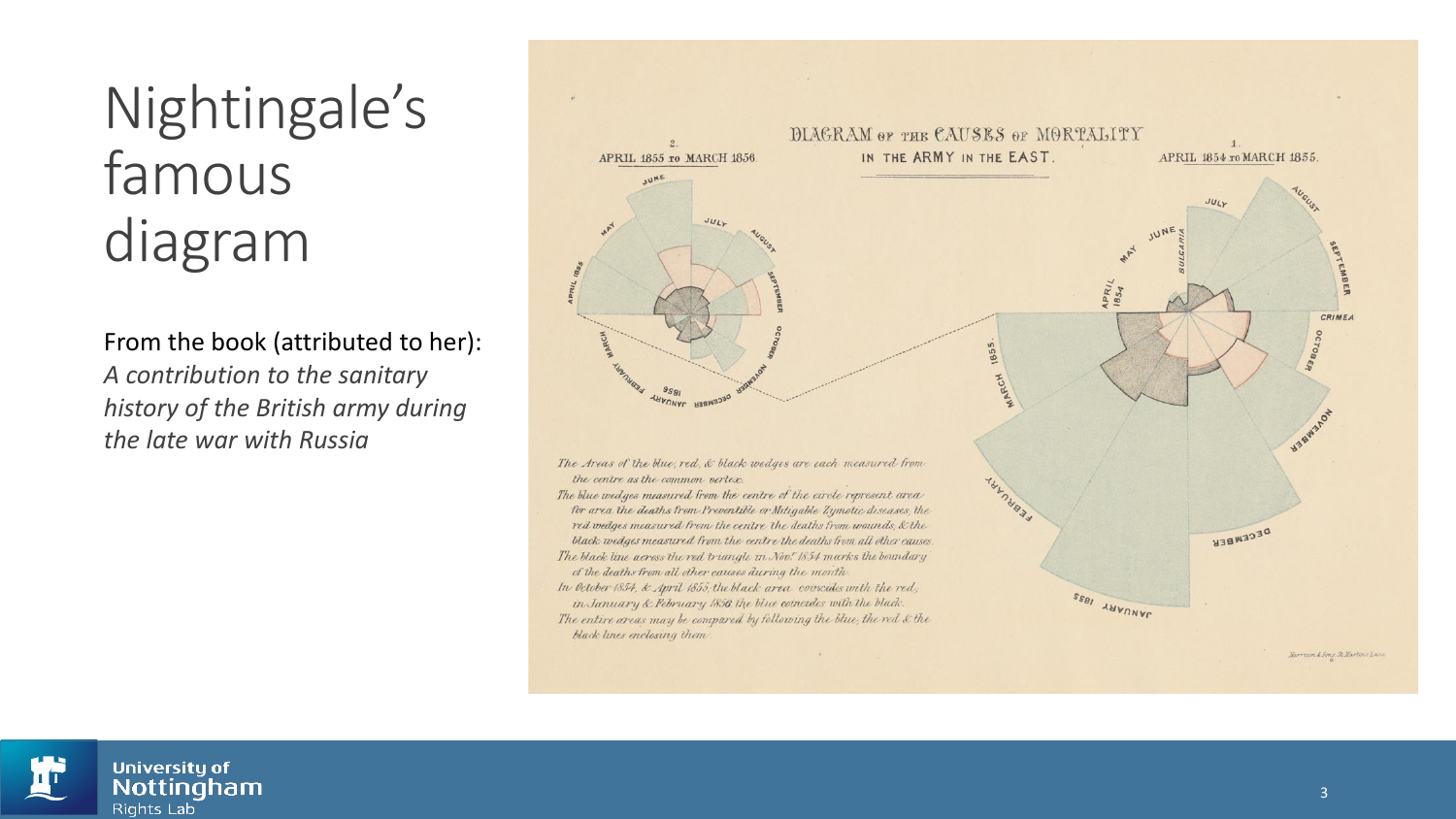#### What was it based on?

- The book (actually 16 pp) is available at <https://tinyurl.com/fncrimea>
- Worth a read! The diagram is based on a range of published data, but there needed to be a lot of "pre-processing"….

The presumptive evidence all goes to show that the Adjutant's Head Roll of Burials is nearest the truth, as exhibiting the approximate monthly mortality of the Hospitals at Scutari, exclusive of Kululi. Anyway, the returns are in such a state of confusion that they make good, if anything can do so, the recommendation of the Royal Commission, that the statistical element should be effectively introduced into the Army Medical Department, before anything like sanitary progress is possible.\*

\* An obscure pamphlet, circulated without a printer's name, reproduces nearly every possible statistical blunder on this and other points. It purports to be a defence of the defunct Army Medical Department, "By a Non-Commissioner," but it is more like a jeu d'esprit.

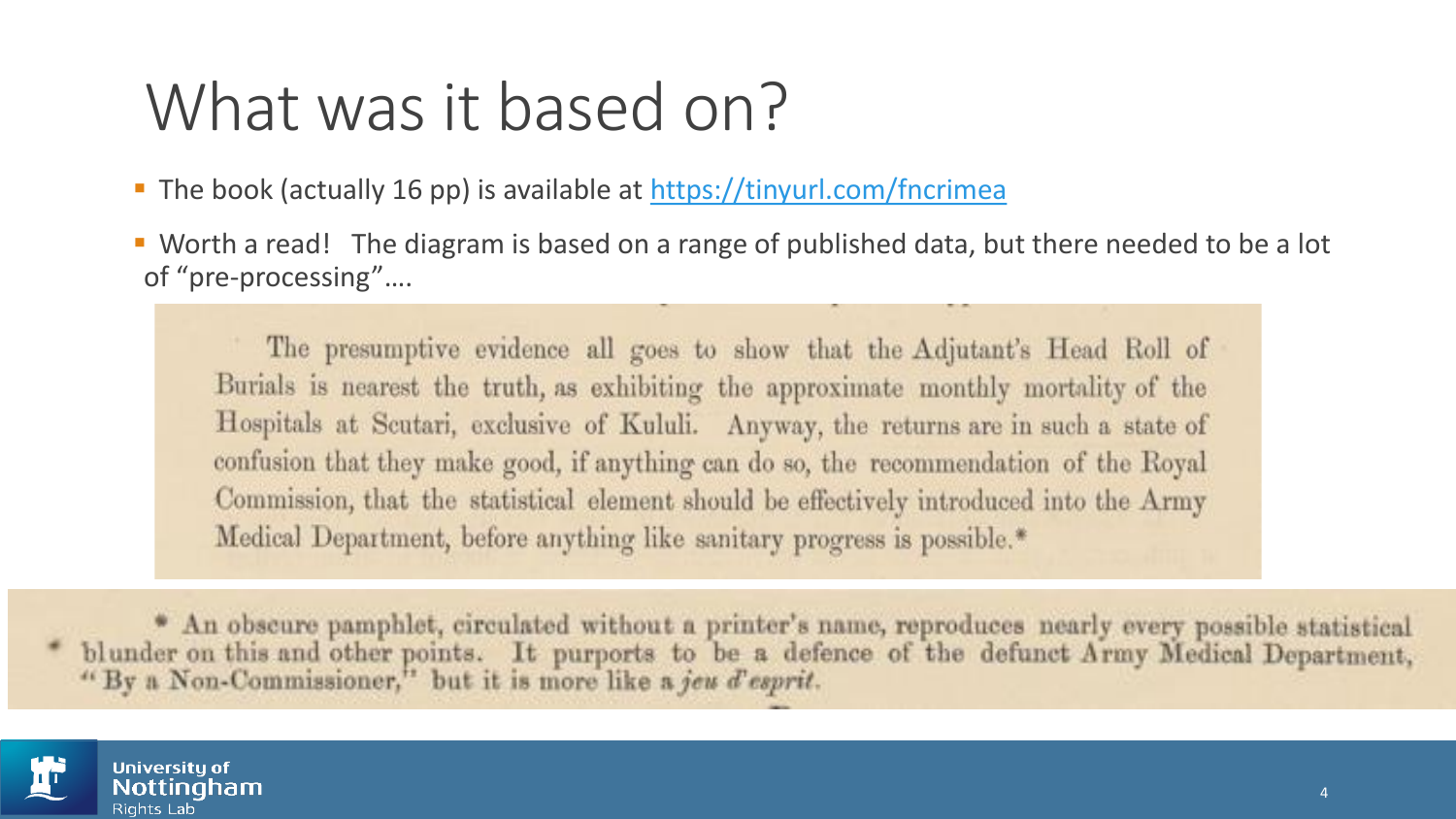#### And what was the interpretation?

No. I shows what can be done with an army by neglect of the laws of nature, No. 2 shows what we may expect from their observance. Similar diagrams might be constructed for towns in their unimproved and improved state, and even for single buildings, inhabited by large numbers of persons. Nature is the same everywhere, and never permits her laws to be disregarded with impunity.

The most cursory inspection of these diagrams will show that the whole question as to the cause of the mortality narrows itself into an inquiry as to what laws of health had been so violated as to lead to so great a destruction of life from five diseases only.

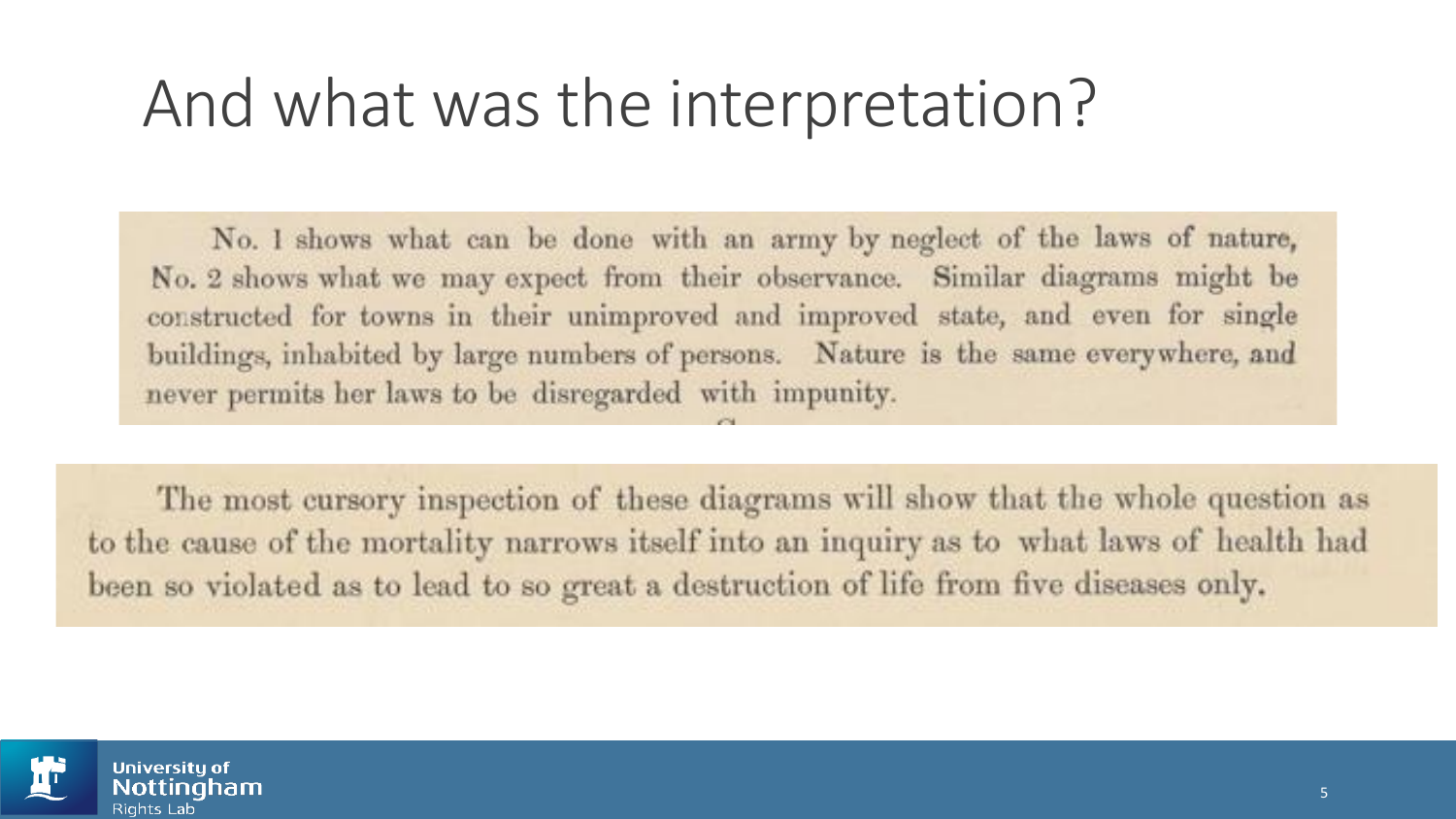#### Contagion or hygiene?

Again, as regards the proposed Sanitary Service and the teaching of Hygiène, there cannot be a doubt that the greatest benefits will flow to the Army from both. The recently published Correspondence of the Army Medical Officers during the Russian Wart shows how very small a number of these Officers was acquainted with even the elements of the subject. In the present (so-called) enlightened time, sound principles of Hygiène are by no means widely spread even among the civil medical profession. To this circumstance it appears to be mainly owing that the belief in contagion as an unavoidable cause of death from epidemic disease is still so prevalent. This very doctrine

The Sanitary Commission to the rescue….

during the winter. In the second week of March 1855, the works recommended by the Sanitary Commission were begun, and were carried out as rapidly as possible. Windows were immediately broken to admit of the escape of foul air, and sailcloth flaps were at once placed over the mouths of the sewers to prevent the wind blowing through them into the Hospitals; the Hospital drainage was improved and flushed; the Hospitals were cleansed, ventilated, and lime-washed; the numbers of sick were also reduced, and nuisances were removed. From that time the sick had every requisite for recovery,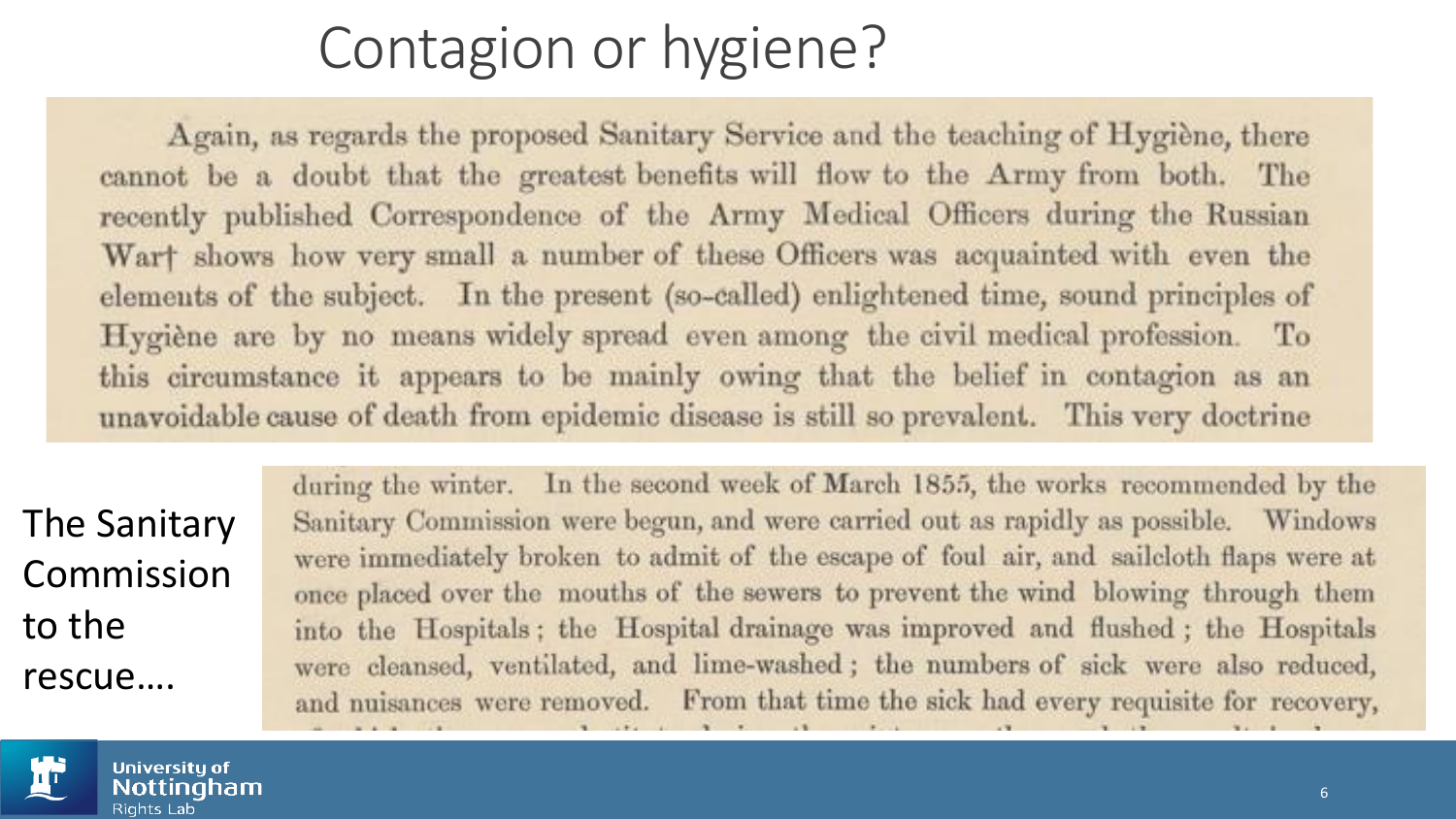#### However….

according to Hugh Small (Florence Nightingale, Avenging Angel, 1998)

- **The diagram "was the start of her campaign for public health legislation,** based on the terrible lessons of the Crimean War."
- She created the 1875 Public Health Act, against opposition from the medical elite. This saved millions from fatal epidemic disease and started off an astonishing improvement in life expectancy long before modern scientific medicine.

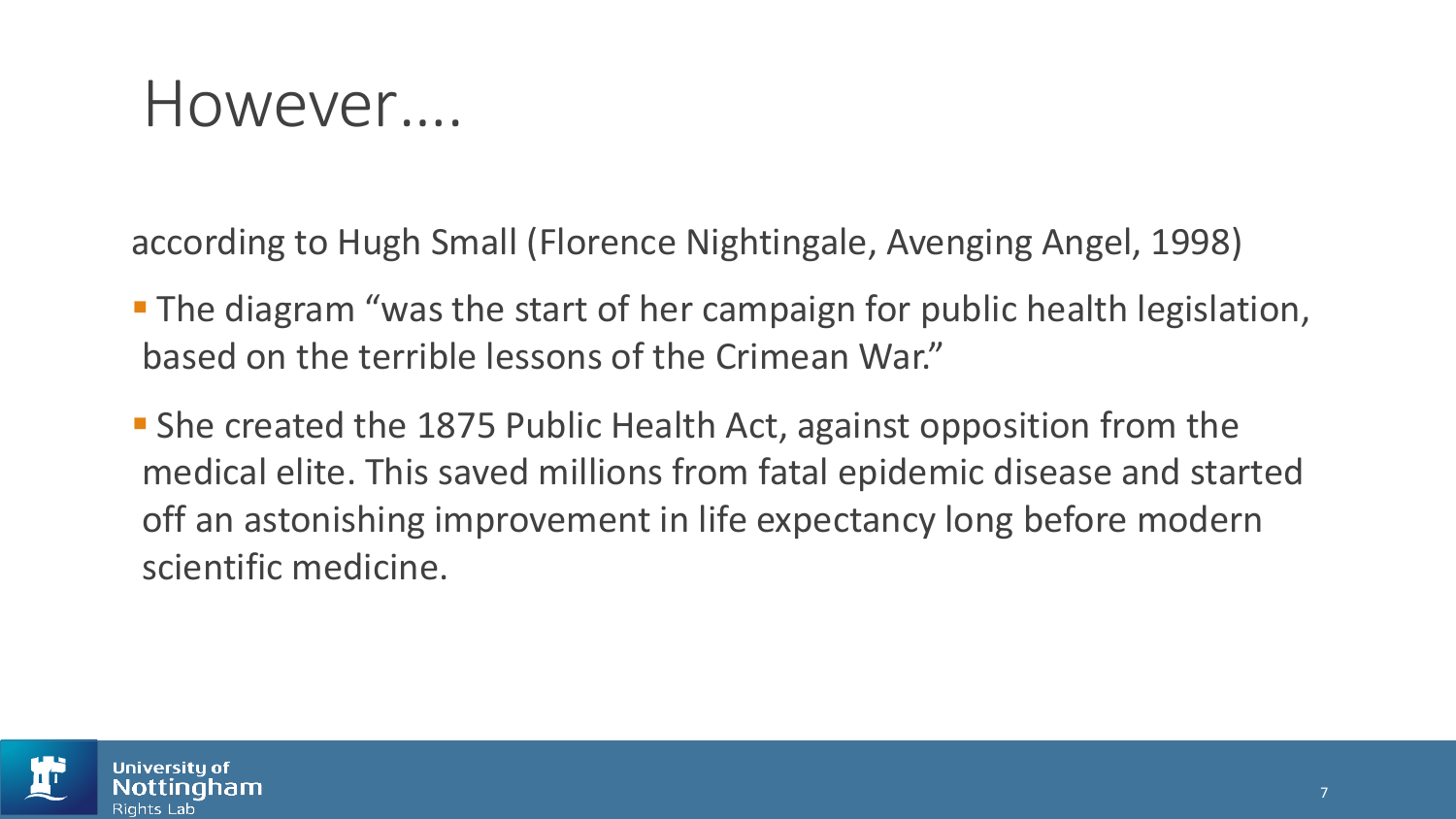#### What is Modern Slavery?

- **■** Modern slavery encompasses many aspects of human trafficking and exploitation. There are tens of millions of victims world-wide, e.g.
	- Captivity within family or community
	- State-sponsored modern slavery
	- Debt bondage
	- Domestic servitude
	- Labour exploitation in mining, agriculture, fisheries, car washes, nail bars, cannabis farms, paving businesses
	- Sexual exploitation and forced prostitution
	- No country is free from Modern Slavery
- "Modern Slavery" and "Human Trafficking" are closely related

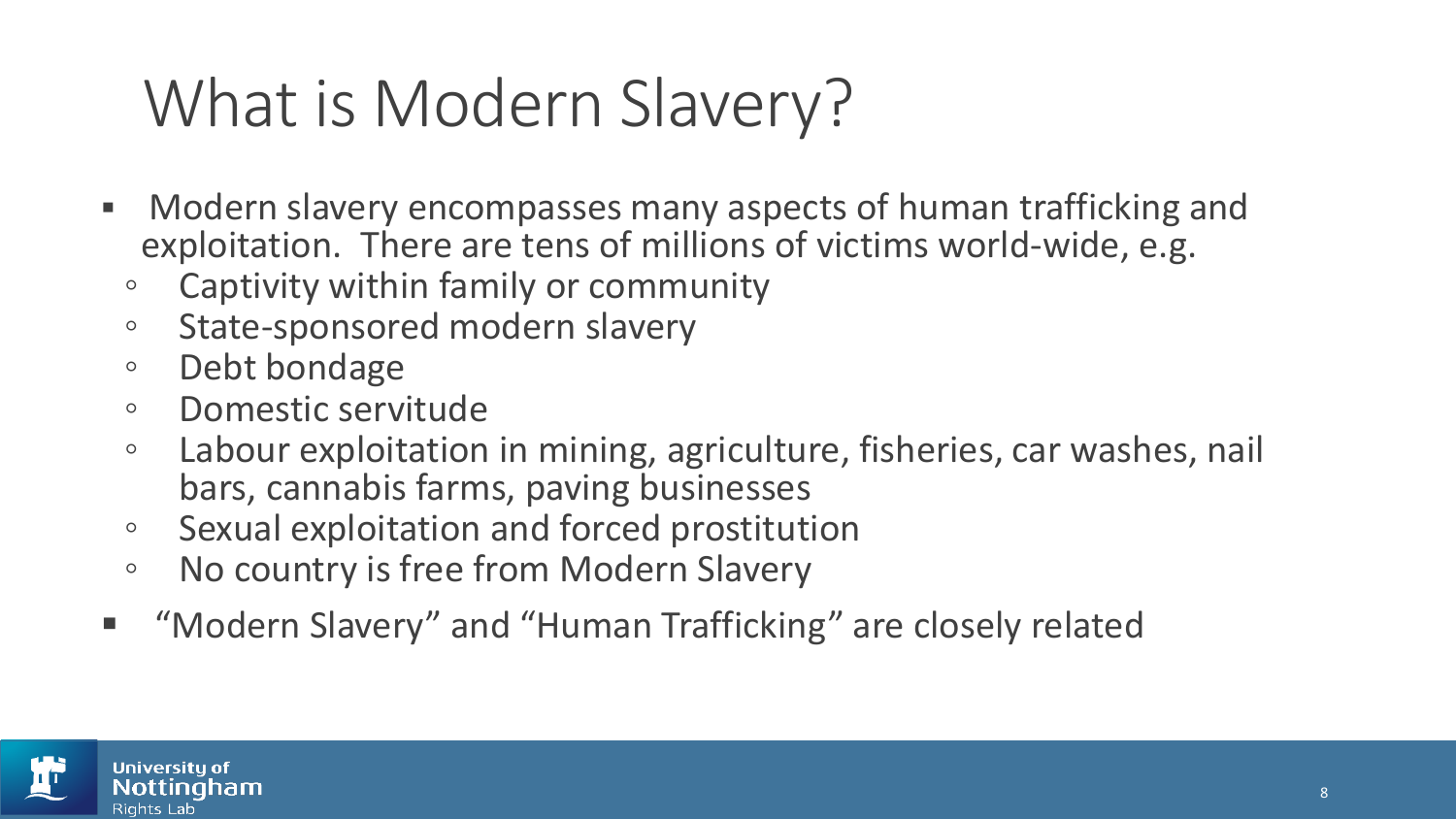#### My work for the UK Modern Slavery Act 2015

**In 2013, the National Crime Agency identified 2,744** potential victims of trafficking, the best figure at the time

**The sources of information can be grouped** 

| LA        | Local authorities                                                                               |
|-----------|-------------------------------------------------------------------------------------------------|
| 'NG       | Non-governmental organisations, charities                                                       |
| <b>GO</b> | Government organisations e.g. UK Border Force,<br><b>Gangmasters and Labour Abuse Authority</b> |
| PF        | <b>Police forces, National Crime Agency</b>                                                     |
| <b>GP</b> | General public (various routes)                                                                 |

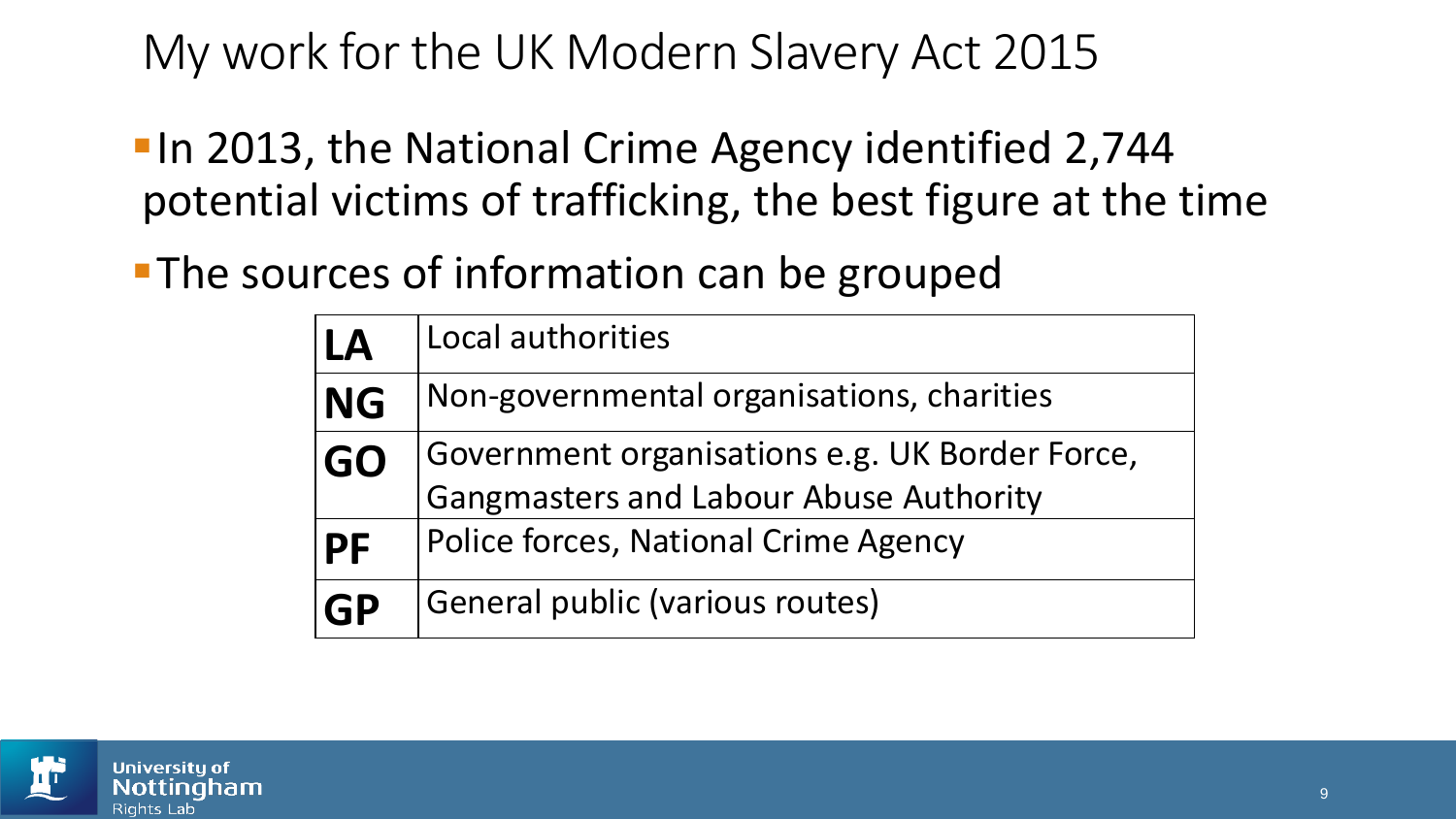# The dark figure

- **Despite all efforts, known cases can only present a partial picture** 
	- Human trafficking is a hidden crime
	- Victims may be controlled or still in servitude
	- Victims may not come forward because of fear or shame
	- Victims may not be identified as such by professionals who encounter them
	- Victims may not view themselves as victims of exploitation
	- Coverage is incomplete: not all agencies respond to the intelligence requirement (e.g. in 2013, 37 police forces and only 4 NGOs)

**• Multiple systems estimation (MSE)** can be used to estimate the "dark figure" of potential victims that did not come to attention

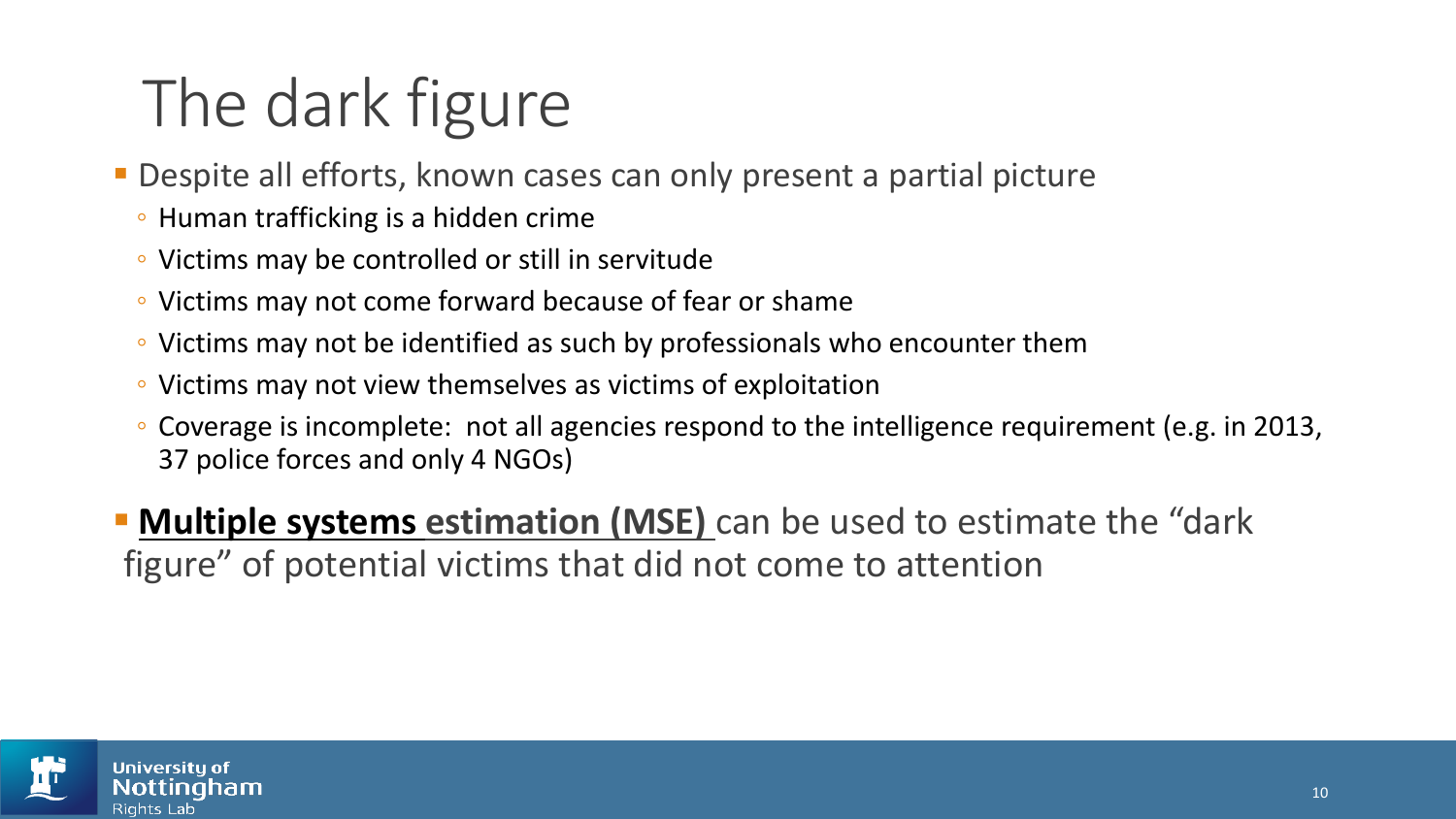#### Mark-recapture: simplest form of MSE

- Proposed in 1895 as a method of estimating the number of fish in a pond (though it is a much older idea).
	- ➢Catch 100 fish, mark them, and then release them.
	- ➢Later take a new catch (another 100) and see how many of the second catch were part of the original first catch.
	- $\triangleright$ Suppose the overlap between the two catches is 20: the natural estimate of the whole population size is 500.
- Used in the census to estimate the undercount—the proportion of the population not "caught" by the initial census—by conducting a survey and assessing the overlap between the census and the survey.

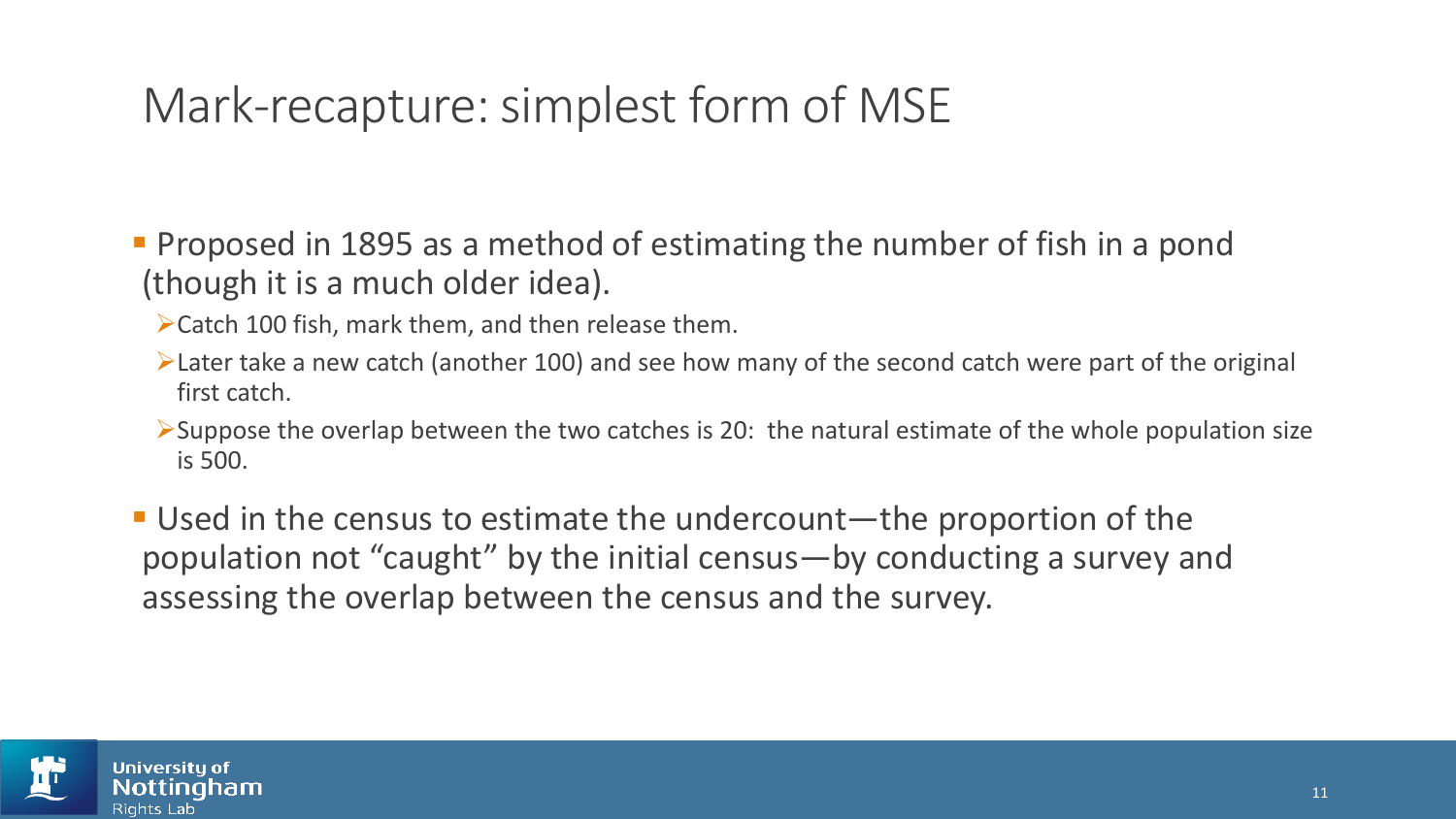#### More than two lists

| LA             | $\mathsf{X}$ |        |         |     |                    |              | XXX          |            |    |            |                 |    |                                                               |                |              | XXX          |           |              |  |
|----------------|--------------|--------|---------|-----|--------------------|--------------|--------------|------------|----|------------|-----------------|----|---------------------------------------------------------------|----------------|--------------|--------------|-----------|--------------|--|
| N <sub>G</sub> |              | X      |         |     |                    | $\mathsf{X}$ |              |            |    | X X X      |                 |    |                                                               |                | XXX <b>X</b> |              |           |              |  |
| $P$ F          |              |        | $\sf X$ |     |                    |              | $\mathsf{X}$ |            | X  |            |                 |    | $\mathsf{X} \times \mathsf{X}$ $\mathsf{X} \times \mathsf{X}$ |                |              |              |           |              |  |
| GO             |              |        |         | X   |                    |              |              |            |    | XXXXXXXXXX |                 |    |                                                               |                |              |              |           |              |  |
| GP             |              |        |         |     | X                  |              |              |            |    |            |                 |    | X X X                                                         |                |              |              |           |              |  |
|                |              | 54 463 | 995     | 695 | $316 \mid 15 \mid$ |              | 19           | <b>A37</b> | 62 | 19         | $\vert 1 \vert$ | 76 | 11                                                            | 8 <sup>1</sup> | $\sqrt{4}$   | $\mathbf{1}$ | $\vert$ 1 | $\mathbf{1}$ |  |

For example: 695 cases appear on list GO only. 11 cases on PF and GP but not others. One case on all four of LA, NG, PF and GO, but not GP.

The "dark figure" is the number which should appear in the last column—those cases which do not appear in any list.

A lot of work went into this table!

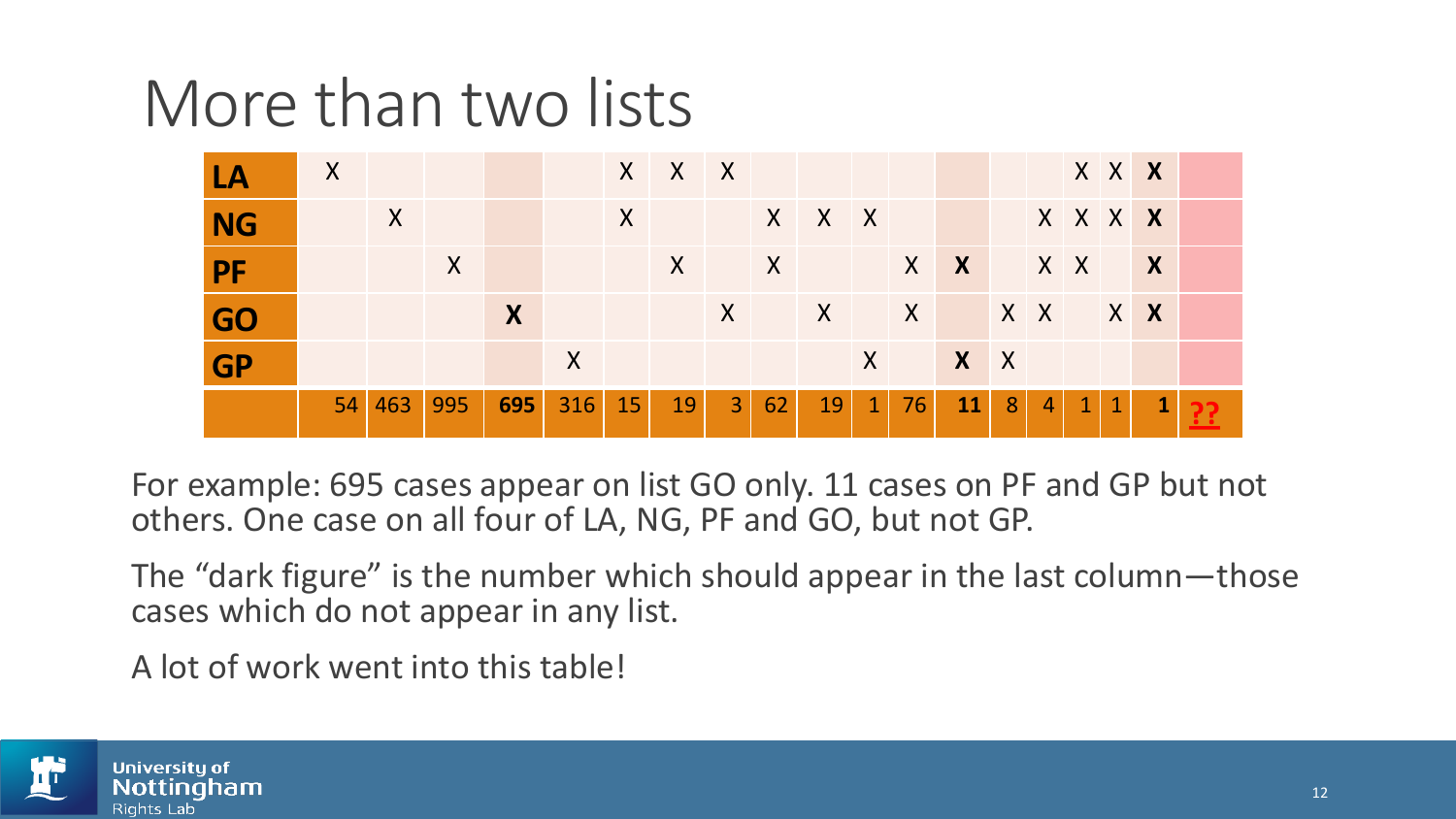## The standard MSE model

- **MSE works by fitting a model to the observed data.**
- It fits main effects, for example the odds of appearing on list *i*
- It also allows for <u>interaction effects</u>, where the odds of appearing on both lists *i* and *j* are not simply the product of the individual odds. For five lists there will be ten possible interaction effects, but we try to fit a simpler model where only some of these are included
- Once the effects are all estimated, the model provides an estimate (with a standard error) for the total size of the population
- **The fitted interactions show which interactions are positive and which negative.**

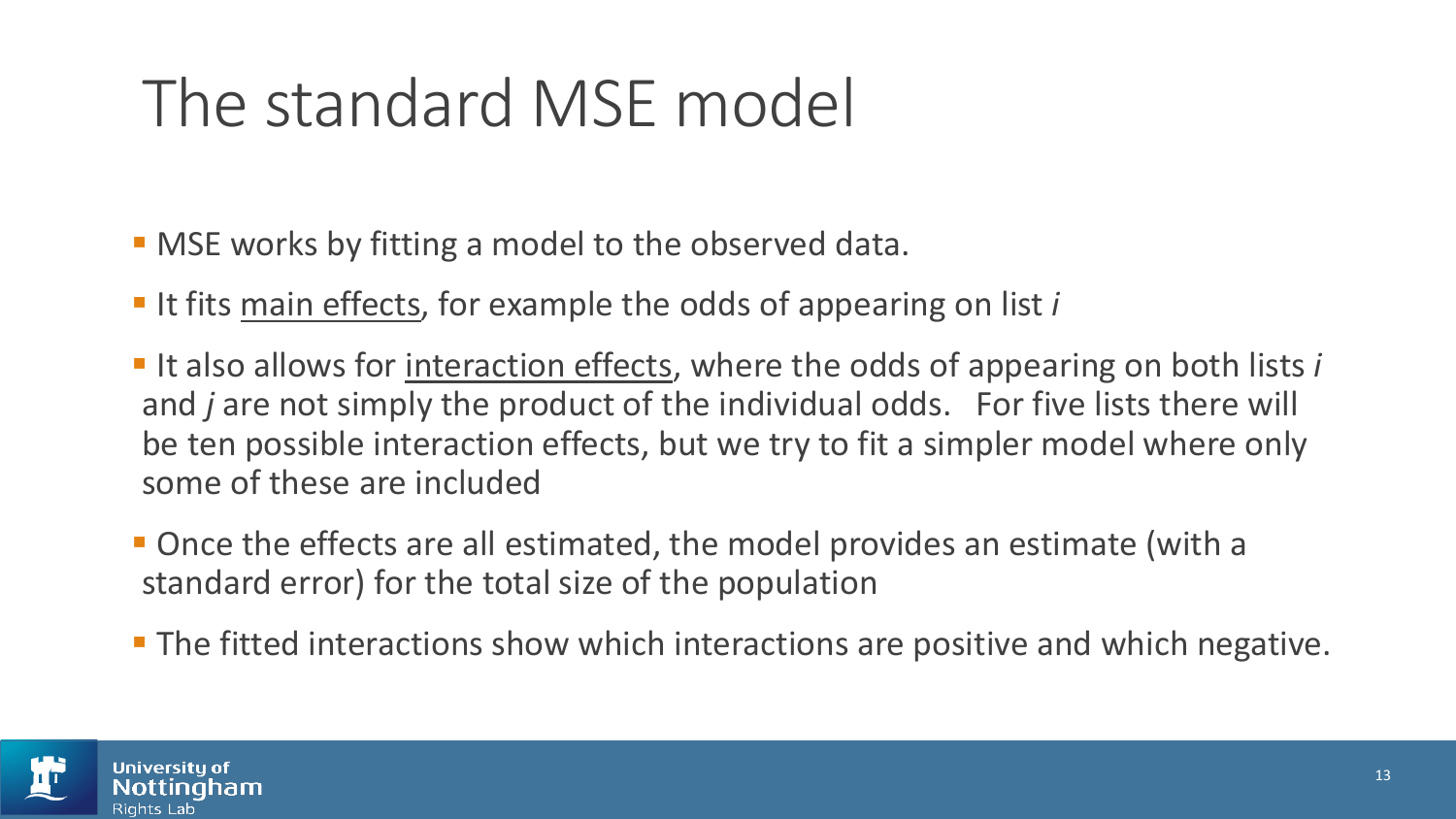#### 10,000 to 13,000 victims

- The estimated confidence interval is from 10K to 13K, so this suggests that the Strategic Assessment was aware of 20% to 25% of all the potential victims of trafficking in the UK in 2013
- **A tentative conclusion: the model is based on assumptions that (while perhaps** sensible) can't be easily verified and it inevitably uses data that have limitations; this was made clear in the press release at the time
- **EXALG** Analysis also reveals correlation between various sources: e.g. cases reported to NGOs are more likely also to be known to police; cases reported by general public are less likely to be in other lists
- **The confidence interval is conditional on the model selected; there are thousands** of possible models to choose from according to which interactions are allowed to be estimated

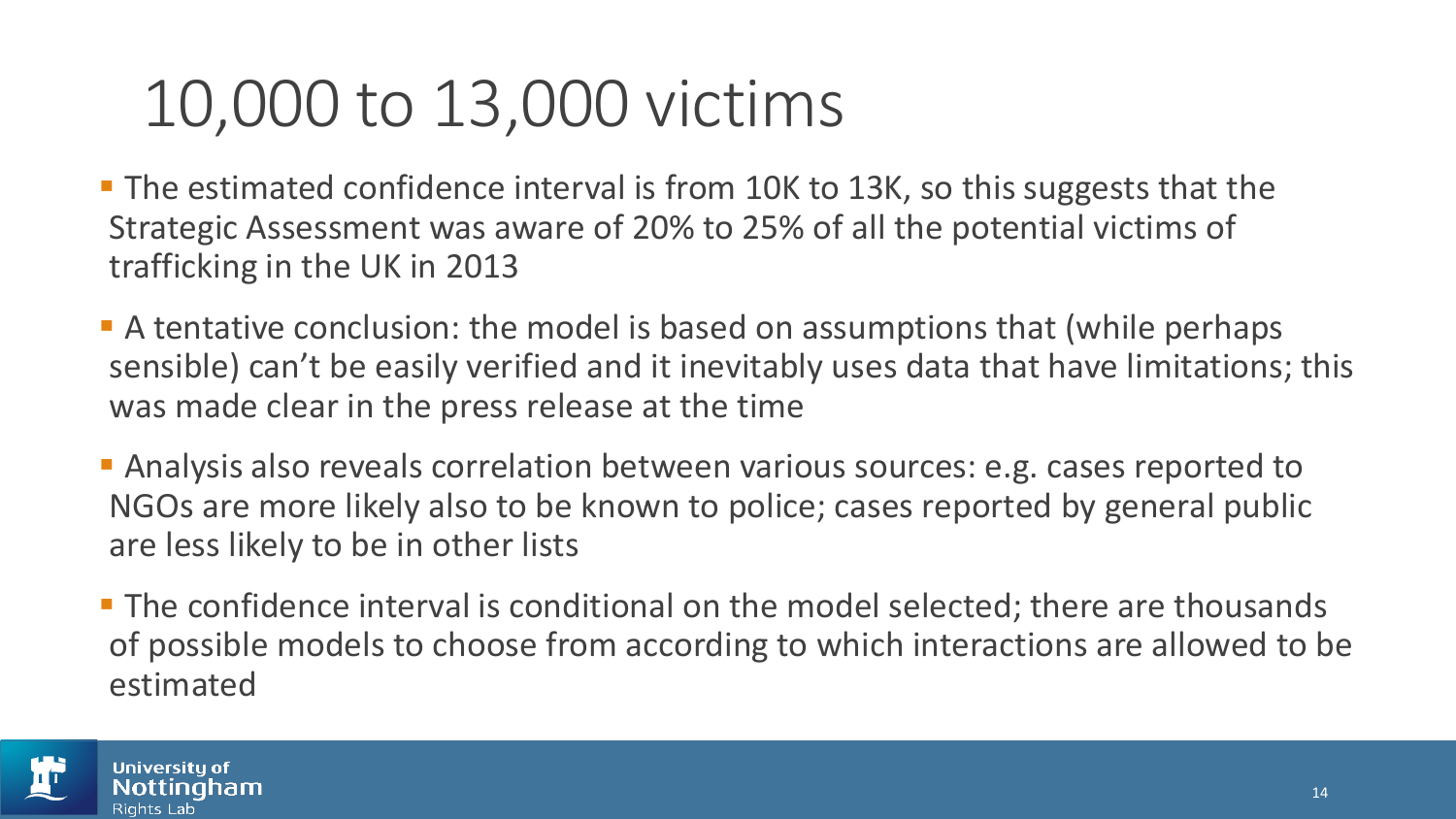#### Results: interactions

- Cases reported by a local authority are somewhat more likely also to be reported by an NGO or the police.
	- This may reflect the existence of referral pathways for potential victims between these agencies.
	- It may also reflect joint operations where victims are identified by more than one agency.
- There's a negative interaction (very little overlap) between GP and most other lists, so it suggests that the general public are "fishing in a different pool" in some way or possibly that victims are not well identified.
	- –However to check robustness we tried leaving these out altogether and the results were scarcely different

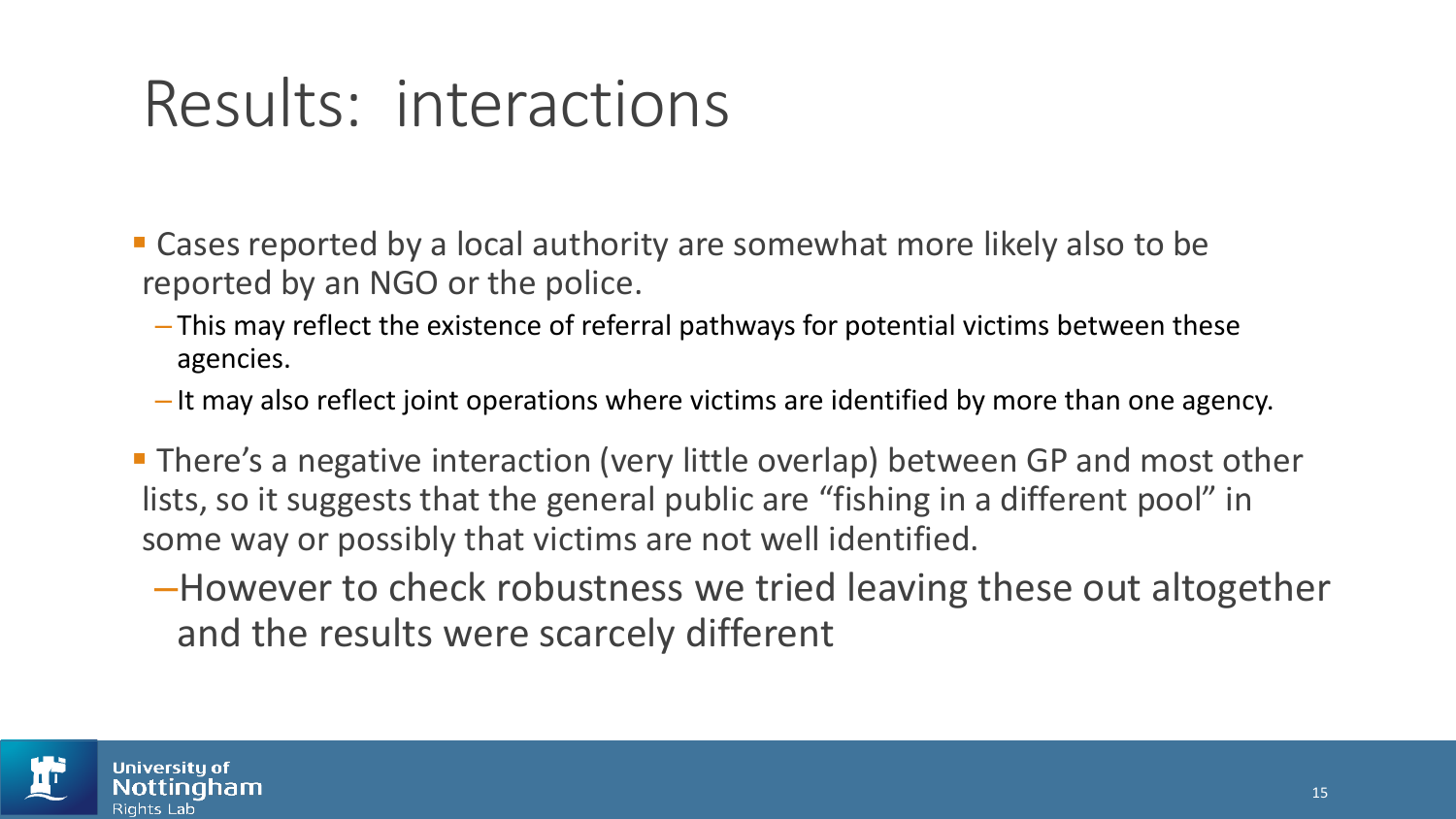## 10,000 to 13,000 victims: subsequently…

- **The figure hit front page headlines and was pivotal in bringing the issue to public** attention
- It didn't just facilitate the passing of the Act but also provided a spur to action
- **There's now enormous public consciousness of the issue but of course a long way** to go
- Since the passing of the Act far more victims have come to light each year so it's clear that the figure is a very conservative estimate
- **Theoretical work has produced methods that take account of the model choice in** finding confidence intervals

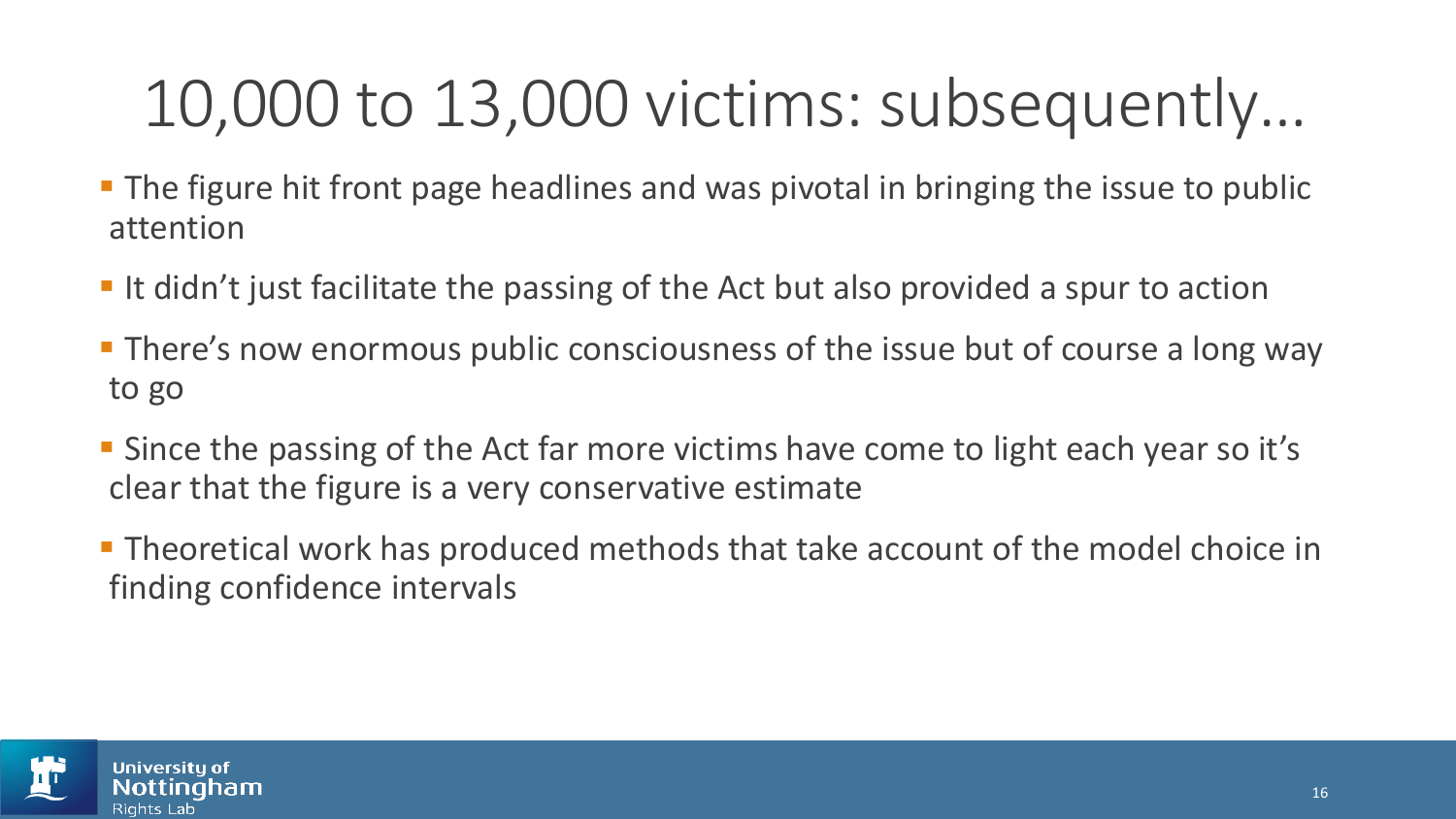#### Eliminating modern day slavery

Modern slavery is around us all the time, but it's not always visible. Fortunately, there are ways you can help us to stamp it out. We've partnered with The Royal Borough of Kensington and Chelsea, as well as charity partners, to take on the task of ending modern slavery in both boroughs. Through the Modern Day Slavery & Exploitation Strategy we have outlined the various ways we are responding to this issue and, most importantly, how we can all play a role in removing it from our communities. We are also hosting two training sessions for community leaders and organisations, and professionals on:

- Monday 17 January, from 2 4.30pm.
- Tuesday 15 March, from 10am 12.30pm.

To sign up for a training session or to learn more about how you can help us to tackle modern slavery, visit westminster.gov.uk/modern-slavery

Westminster Reporter (free city council newsletter)

#### **Modern slavery**

In accordance with Section 54 of the Modern Slavery Act 2015, the University is required to prepare a slavery and human trafficking statement for each financial year, setting out what steps it has taken to ensure modern slavery is not taking place in its business or supply chains.

The University's slavery and human trafficking statement for the financial year ended 31 July 2021 is below.

Slavery and human trafficking statement for the financial year ended 31 July 2021 (issued pursuant to section 54 of the Modern Slavery Act 2015)

#### + Expand All

| <b>POLICY STATEMENT</b>                                              |  |  |  |  |  |
|----------------------------------------------------------------------|--|--|--|--|--|
| THE STRUCTURE, BUSINESS AND SUPPLY CHAIN OF THE UNIVERSITY OF OXFORD |  |  |  |  |  |
| <b>OUR POLICIES</b>                                                  |  |  |  |  |  |
| DUE DILIGENCE PROCESSES AND ON-GOING MONITORING                      |  |  |  |  |  |
| <b>RISK ASSESSMENT</b>                                               |  |  |  |  |  |
| <b>TRAINING</b>                                                      |  |  |  |  |  |
| <b>FURTHER INFORMATION</b>                                           |  |  |  |  |  |

[Oxford University's Modern Slavery statement](https://compliance.admin.ox.ac.uk/modern-slavery) though not all are as thorough

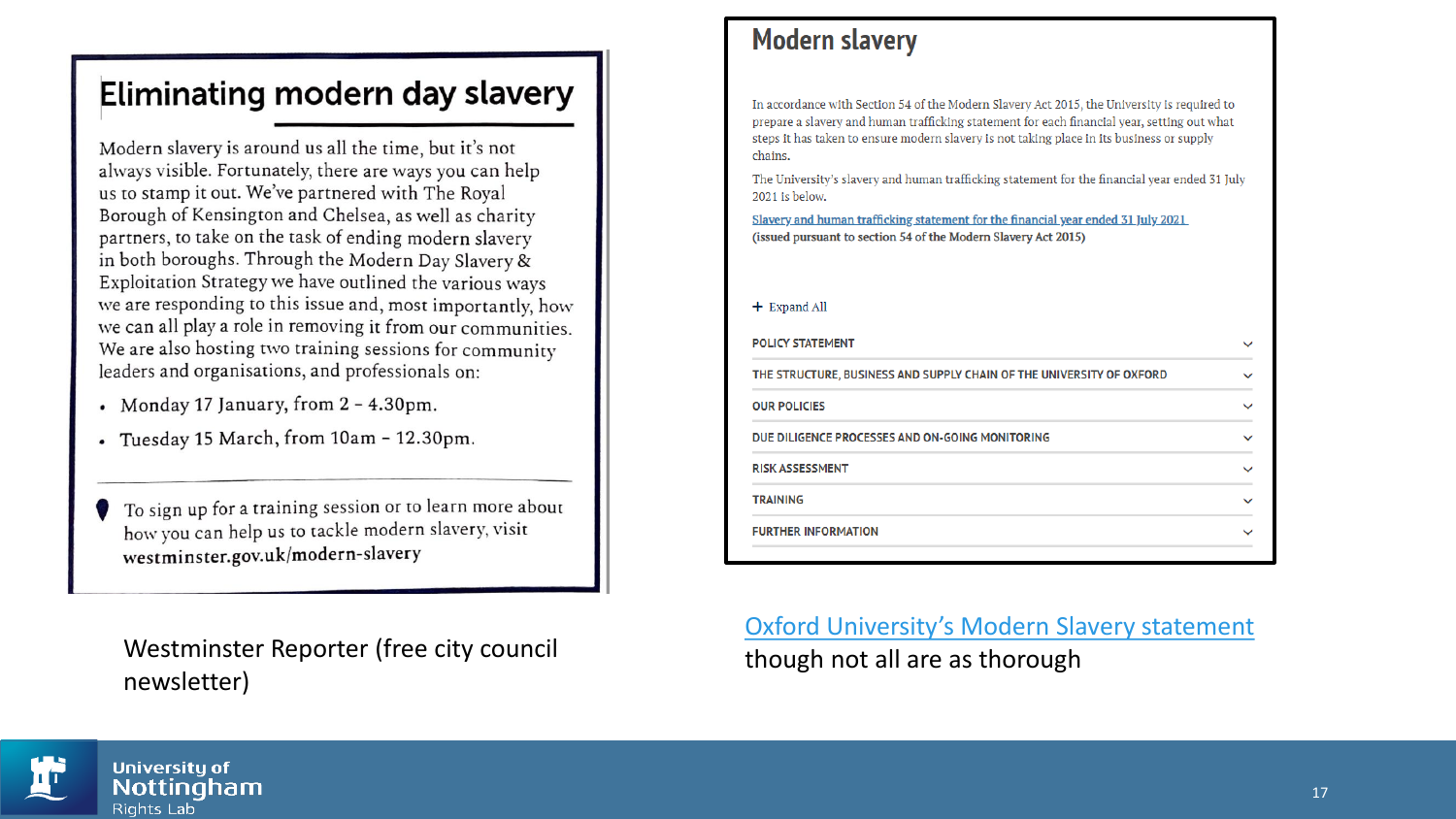#### Number of NRM referrals from 2014 to 2019



In 2013 the total figure in the Government's National Referral Mechanism was 2744. It seems unlikely there's been an increase in underlying prevalence; it is probably all due to increased awareness.

> *Of course, the NRM figure will only ever be partial so it's now obvious that the original figure was extremely conservative*

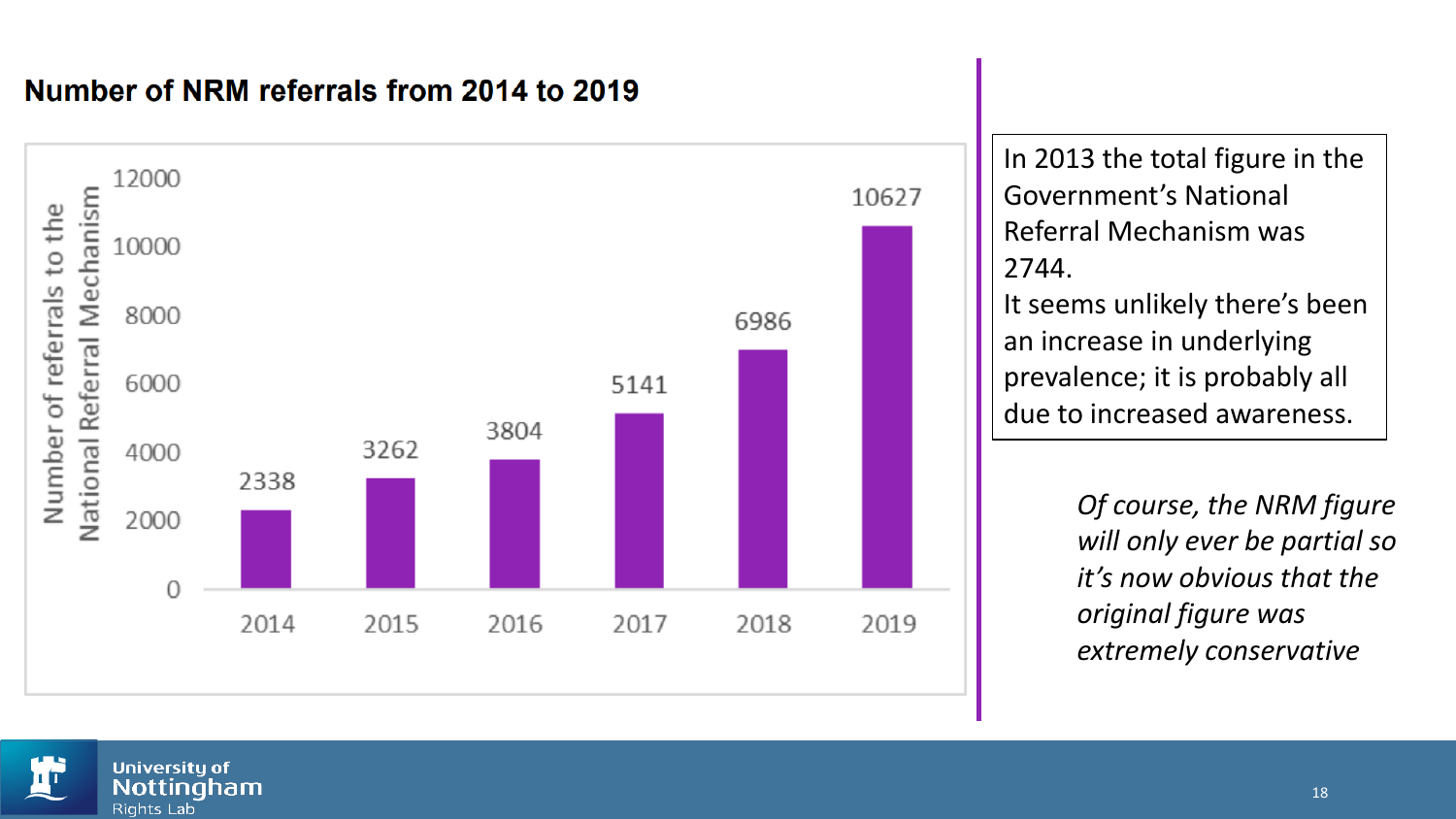#### Though the method has remained controversial

One of the greatest challenges within human rights is the estimate or measurement of human rights violations, which are often hidden from view. In the case of modern slavery, estimating the number of victims, even roughly, has only recently been possible. For countries with a higher prevalence of slavery, random sample surveys have proven useful, but until the application of MSE there was no equivalently reliable way to measure slavery victims in the richer countries that have lower prevalence. Before MSE there was simply no reliable way to measure slavery in many locations. Appropriate estimation can support appropriate policy and law enforcement responses, and that means saved lives and crimes halted. This statistical argument is simply a brick in the foundation of an informed and effective response to modern slavery.

[Vincent et al. \(2020\)](https://www.tandfonline.com/doi/full/10.1080/23322705.2020.1833571) (five authors who have used the same method in various contexts)

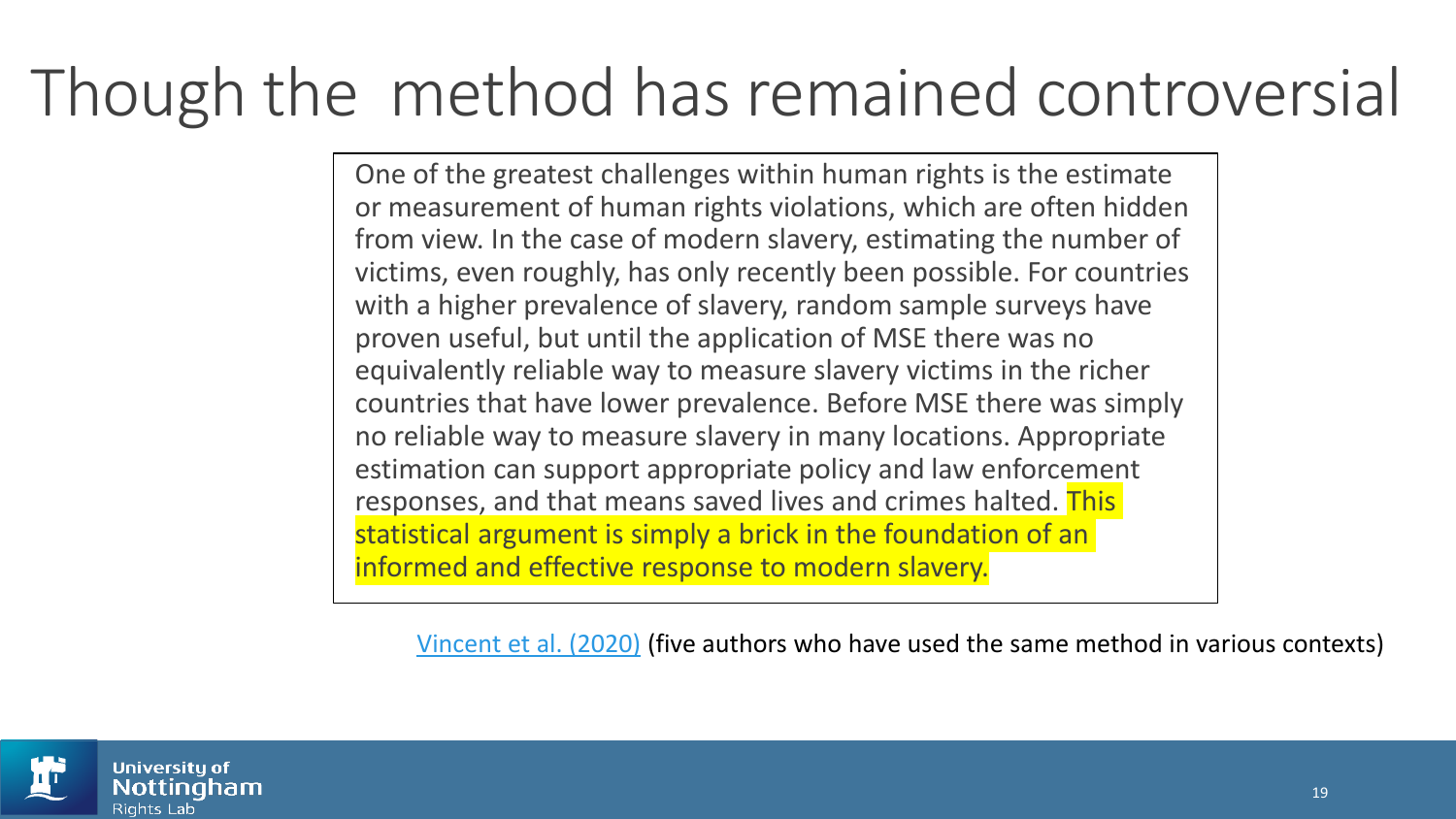# Difficulties in developing the methodology

- It's recognised that you can do better if you include covariates in the analysis but there are (to my knowledge) no real data sets available in the public domain for researchers to develop their methods---and precious few that give even the amount of detail given above
- **This is entirely understandable because of privacy concerns**
- **The safety of individual victims is paramount and many agencies are extremely reluctant to** share data (and some are simply not allowed to)
- Simulation studies and theoretical analysis are all very well but they will mostly only tell you about data that actually follow the model, rather than helping to understand in what ways real data don't
- Getting any sort of "ground truth" is in practice impossible

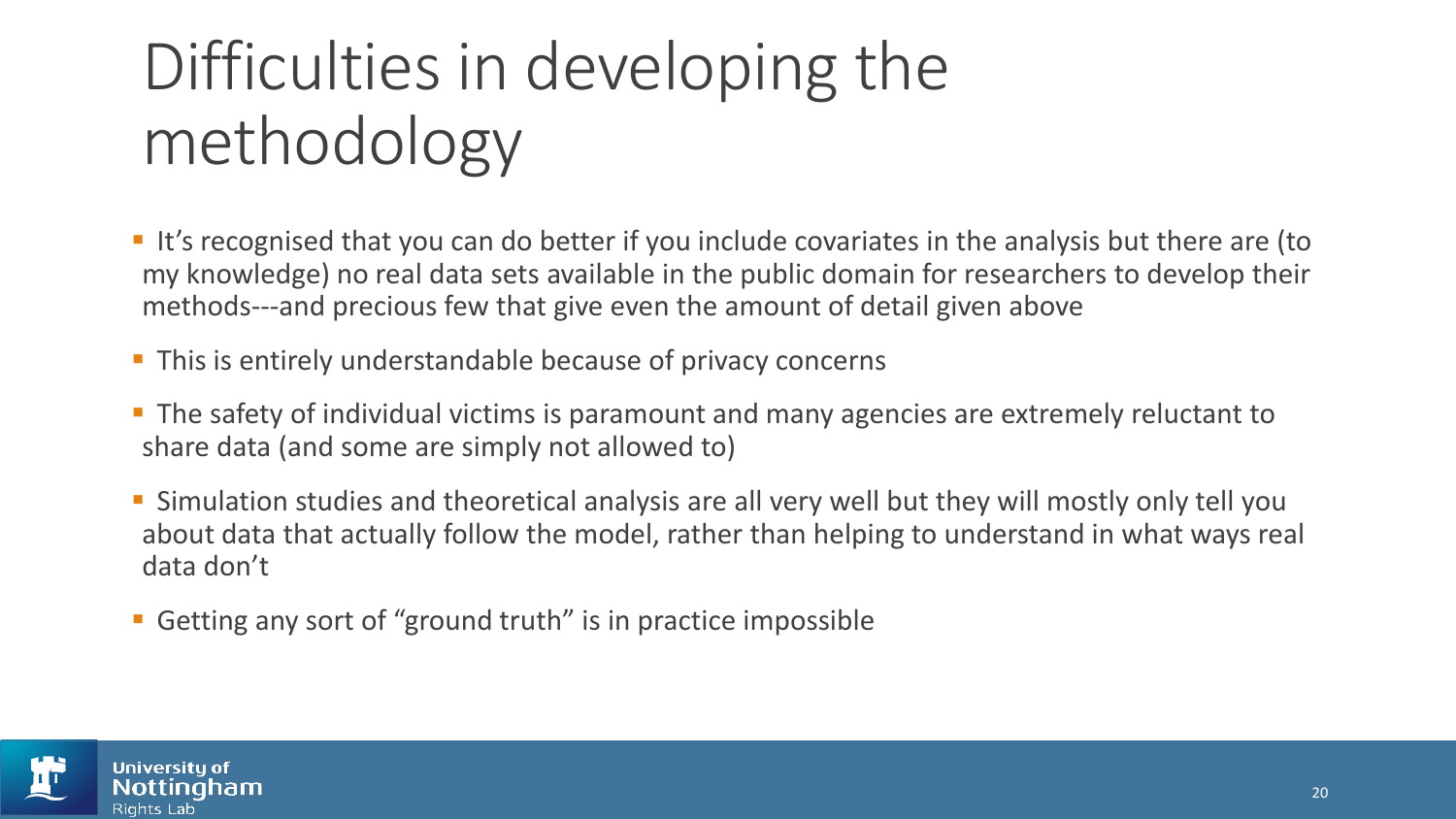#### A vulnerability model: the Global Slavery Index

Surveys in 48 countries (none in) are correlated with "vulnerability measures" and then extrapolated to other countries . The surveys were focused on countries with high expected prevalence and/or large populations; none were in North America, Western Europe, or richer parts of Asia. Respondents were asked whether they or their immediate family had been subjected to forced labour or forced marriage. For details see [Diego-Rosell & Joudo Larsen \(2018\)](http://dx.doi.org/10.2139/ssrn.3215368)

- The vulnerability measures were broadly as follows:
	- Governance, including areas such as political instability and regulatory quality.
	- Nourishment and Access, including areas such as undernourishment and social safety net.
- Inequality, including measures such as being able to come up with money.
- Disenfranchised Groups, including treatment of immigrants and other minorities.
- Effects of Conflict, including impact of terrorism and displaced persons.
- The prediction intervals are extremely wide (e.g. from less than nothing to 4 million for the USA)
- For the UK, the method produces a prevalence estimate of 0.38% with a standard error of 0.31%. (Similar figures for other Western European countries).
- Overall the approach is arguably better at identifying risks and vulnerabilities than it is for estimating prevalence

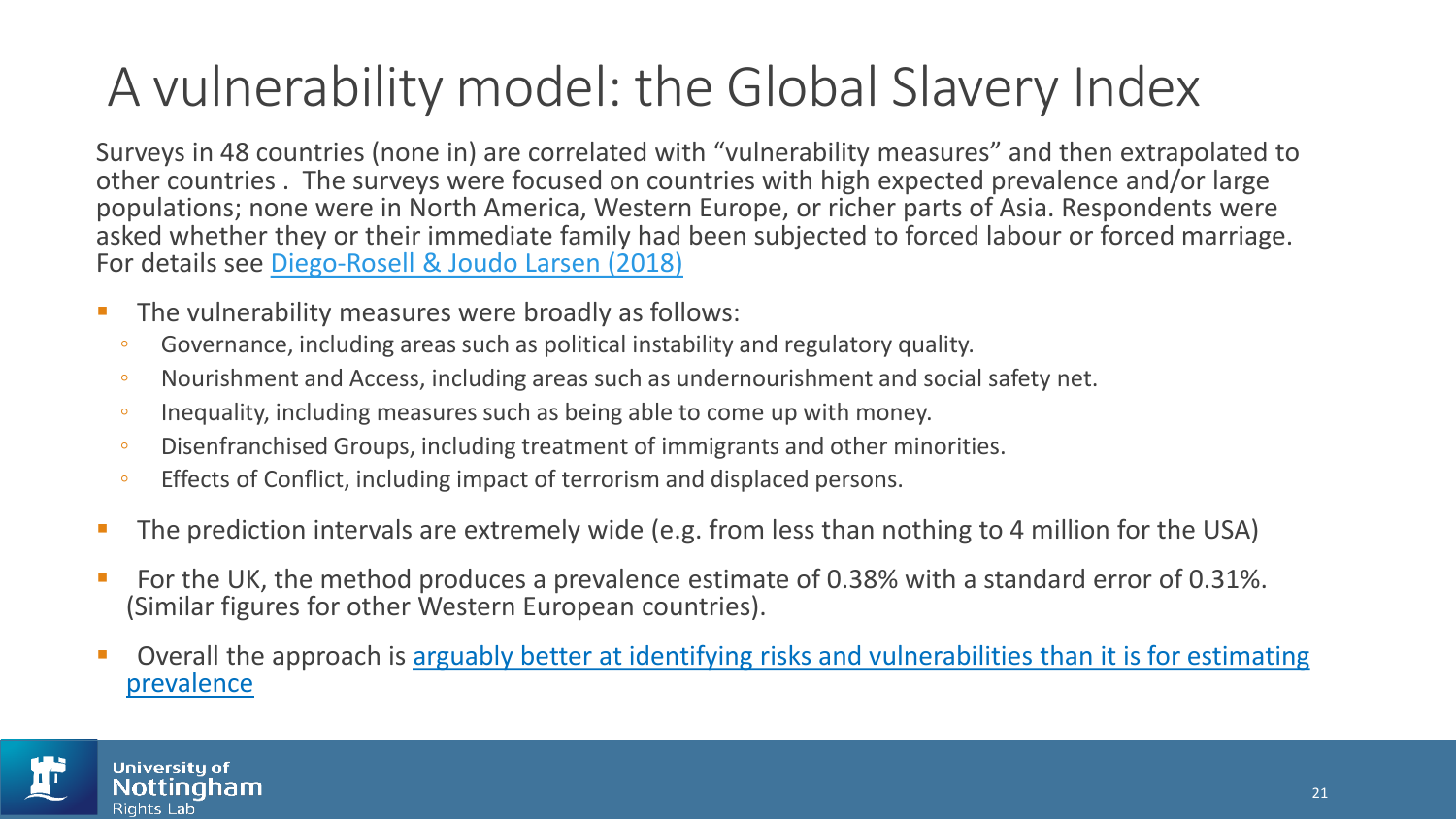#### Natural language processing of documents

- West Midlands Police have analysed police documents, work published by Centre for Social Justice.
	- Use machine learning/natural language processing (NLP) to analyse lengthy police documents, both crime reports and intelligence logs
	- Their approach suggests that as many of 90% of cases are not actually flagged as Modern Slavery
	- Work is still ongoing. The algorithms are quite simple and involve looking for words like "slavery" or "trafficking" in the records. It remains unclear how as many of 9 out of 10 cases are missed where these words are actually used in the police report or intel log.
- **Again, this approach suggests a total number of cases in the UK in the hundreds of thousands**

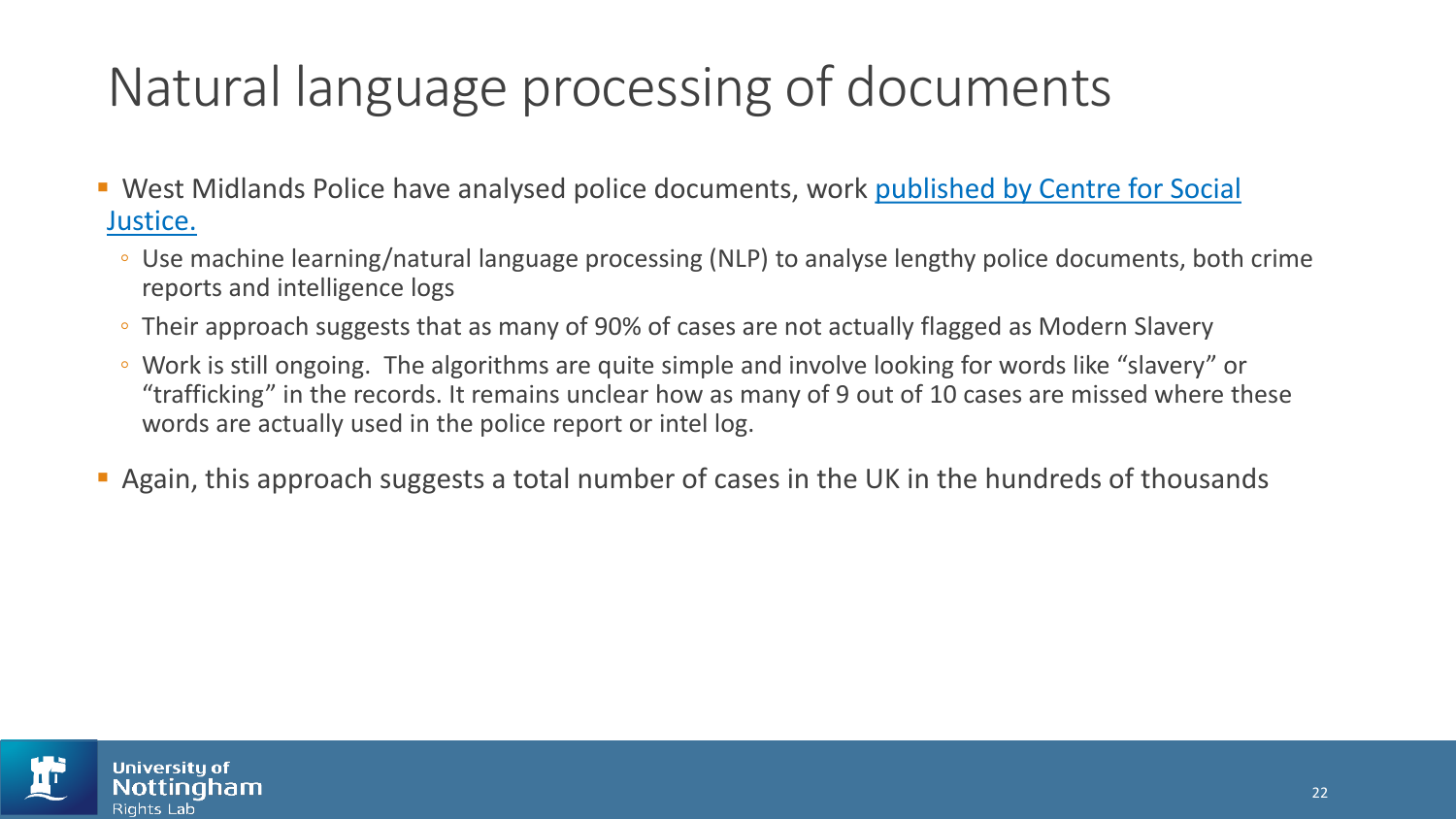#### Network scale-up method

- **EXTED ASCETTED FROM FROM FROM FIGHTS HOW MANY PEOPLE THEY KNOW IN SERIET ASSETS THE SET ASSETS THE ASSETT ASSETS** categories (e.g., immediate family; birth family; people in your class; close friends; people known through hobbies/recreation; people known through faith-based organizations; people known from your neighbourhood; people known through others; childhood friends etc.);
- **EXTER 19 Then ascertain from respondents how many implicated individuals (victims and traffickers) and** households they know;
- Determine the number of individuals in each personal network who have been trafficked and scale this up based on the total population.
- This is the summation method. An alternative is the known population method, described as follows: "Each respondent is asked about the number of people they know in various populations of known size. For example, if a respondent in Egypt reports knowing five people named Ahmed, one could combine that with the fact that there were about 2 million men named Ahmed in the country (using birth registration data from 2008). We could estimate that the respondent knows about 5/(2000000) = 0.0000025 of all Egyptians. As there are approximately 90 million Egyptians (from census data), we would estimate that the respondent has a personal network size of 225. To reduce the variance of this estimate, we ask about many populations of known size."